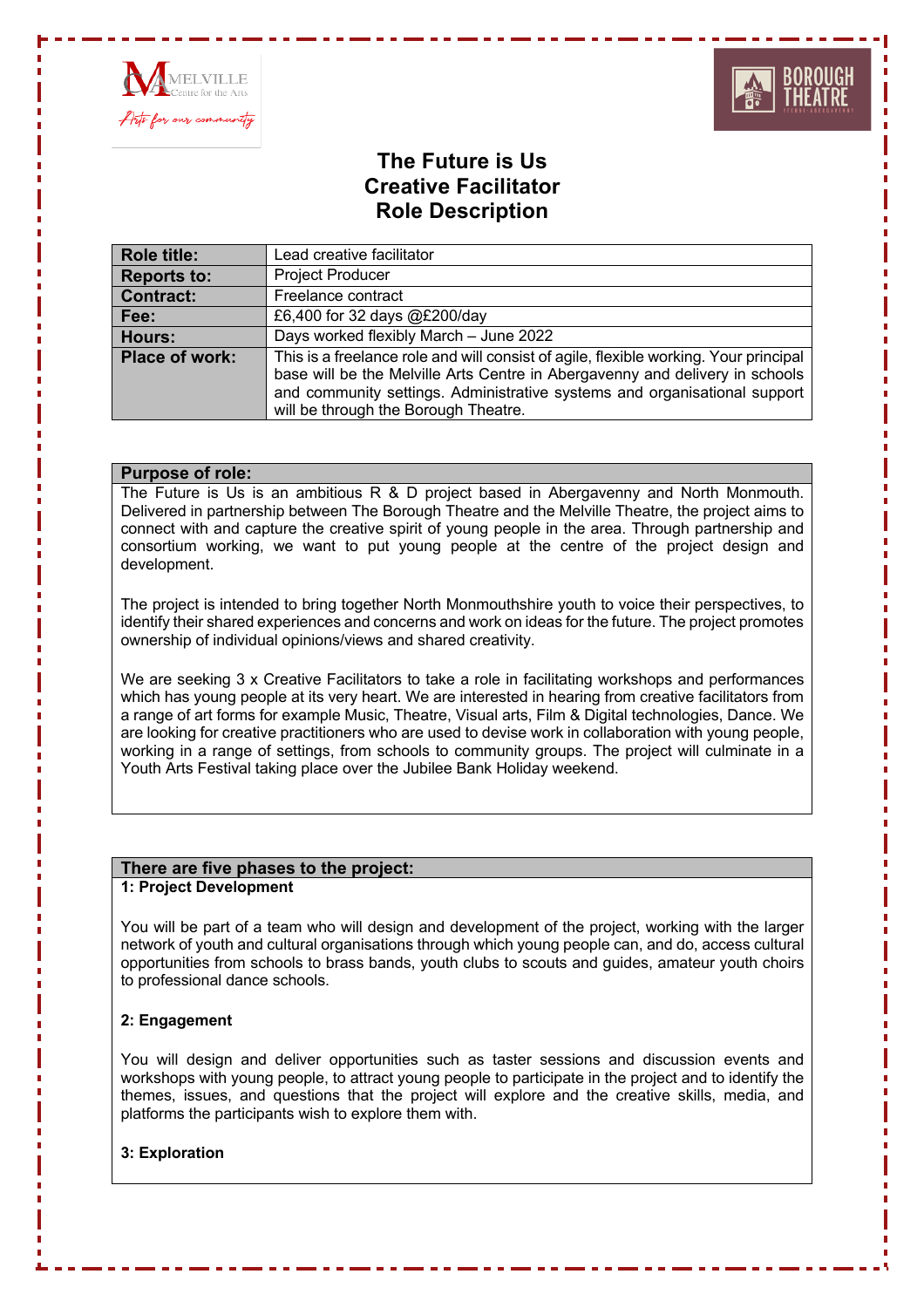



You will devise, support, and initiate activity that builds creative industry skills, that allows reflection, exploration, analysis and comment on subjects and themes identified in the previous phase.

### **4: Coming Together**

The work will culminate in a Youth Arts Festival, taking place over the Jubilee Bank Holiday Weekend  $(2<sup>nd</sup>$  to  $5<sup>th</sup>$  June 2022) You will devise and organise frameworks and events to showcase the skills, cultural activity and aspirations of the young people. Shaped by the project process the format may be a mini arts festival, a series of performances or exhibitions, a local youth conference, a take over town event or arts activity weekend.

#### **5: Evaluation**

As a creative facilitator, you will be expected to engage with and feed into the evaluation process of the project.

#### **Key tasks & responsibilities:**

- As part of a team, to design the programme of work, taking special care to include opportunities to connect with and devise new work in close collaboration with young people in the area.
- Deliver a programme of arts activity in schools and community settings
- In collaboration with the Project Producer and working as part of a team of Creative Facilitators, to plan for, work towards and deliver a Youth Arts Festival in June 2022
- To work effectively to communicate with Project Producer and other members of the team, through regular updates and meetings
- To adhere to Monmouthshire County Council policies as necessary

#### **Essential Criteria:**

- A proven track record of delivering high quality inclusive youth arts and participant focussed projects.
- A creative force, keen to enable others to access the creativity within them and willing to mentor the next generation of artists.
- Ability to listen to and engage with young people in creative ways.
- Experience in and broad understanding of and commitment to voluntary and amateur cultural activity
- Knowledge and experience of the Welsh arts/cultural sector and infrastructure
- Documented experience in delivering workshops and facilitating the creative process in a flexible, agile manner
- Mobility to travel around North Monmouthshire
- Willingness to work weekends and evenings when necessary
- Knowledge of and ability to work within existing safeguarding policies and procedures
- A current DBS check

#### **Desirable Criteria:**

The ability to speak and communicate in the Welsh Language